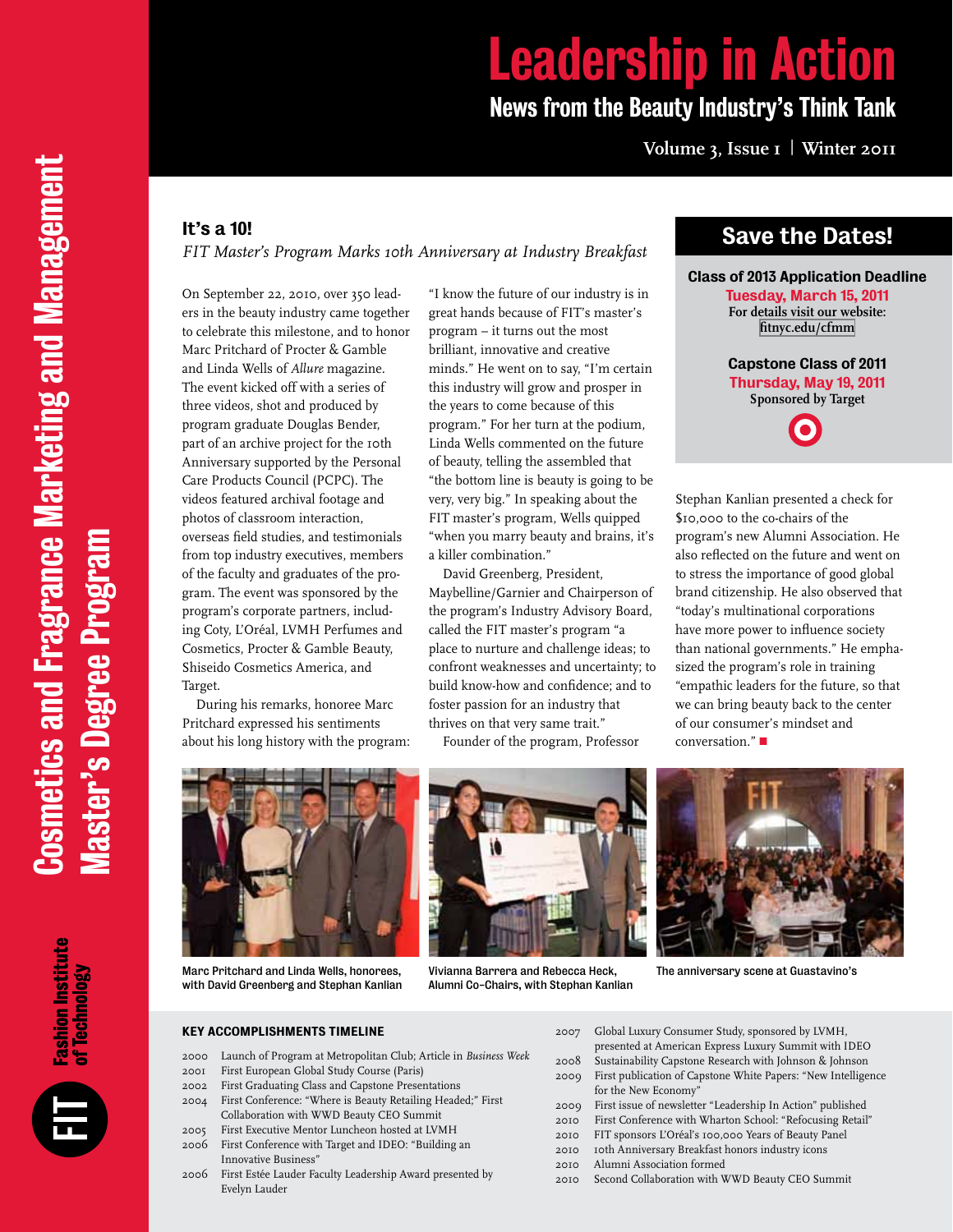#### Alumni Spotlight: Sheherazade Chamlou (Class of 2004)

*First Alumnus Appointed to Fragrance Foundation Board* 



For the past 20 years, Ms. Chamlou has been part of the international sales team of SGD, where she is currently Vice President of Sales & Marketing at SGD North America in

New York. In addition to marketing, she has sales responsibility for all accounts in North America. Prior to SGD's opening of the NY facility, Ms. Chamlou's extensive experience in the European market was developed through positions in the company as Area Manager for UK Perfumery operations (based in London) and Sales Manager, based in Paris. During this time, Ms. Chamlou was in charge of sales to major European and global accounts such as: Procter & Gamble, Unilever, Shiseido, Dior, Yves Saint Laurent, Escada, Avon, and Beiersdorf. Ms. Chamlou holds a Bachelor of Arts in International Business Administration and International Trade from the American University in Paris, an MBA degree from the prestigious École Nationale des Ponts et Chaussées in Paris, as well as a Master's Degree from FIT's Cosmetics and Fragrance Marketing and Management program. She is multilingual, with fluency in English, French, Spanish, and Persian.

Professor Brooke Carlson sat down with Ms.

Chamlou for the following Q&A interview:

**Brooke Carlson (BC):** How do you feel about being selected for the Fragrance Foundation Board?

**Scheherazade Chamlou (SC):** I'm honored to have the opportunity to interact with a panel of exceptional professional experts in the industry and to contribute to the promotion of fragrance.

**BC:** What has the FIT CFMM degree meant to you personally, and how has it affected your career?

**SC:** The program has had a significant impact on my professional development skills and growth. It was a unique experience to learn from a faculty of practicing professionals, to work in teams on complex industry problems under the guidance of executive mentors and to make strong industry connections. Furthermore, after graduating from the program, I was promoted to V.P. of Marketing and a year later to V.P. of Sales & Marketing at SGD N.A.

**BC:** What is your proudest accomplishment since graduating?

**SC:** The FIT master's program empowered me to inspire others both personally and professionally. Through interaction with designers in our industry, my son became interested in design and is now a senior at Pratt Institute studying graphic design. I also inspired several colleagues to pursue their education and they now have been promoted to

*"We are delighted to have elected Sheherazade Chamlou, the first FIT CFMM alumni, to our Board this year. A an active supplier member of The Fragrance Foundation, SGD and Sheherazade are expected to play an important role in helping direct the Foundation, and therefore the Industry, to not only face the challenges confronting the Industry but to overcome them. I have great confidence in her business savvy and grasp of the driving forces in today's fragrance world."* 

**Rochelle Bloom** President, The Fragrance Foundation

jobs with more responsibility in the company. **BC:** Do you continue your involvement with

the program (attend events, for example)?

**SC:** I have attended most of the Capstone presentations as well as alumni breakfasts and events and have been a mentor to another FIT master's program graduate. I also plan to participate in this year's upcoming Asia trip.

**BC:** What advice can you give young professionals who want a successful career like you in beauty?

**SC:** The workplace has changed greatly and people are looking for more meaning from their work with a better work-life balance.

It's a challenging decade to come, but there are wonderful opportunities and I cannot stress enough the importance of being passionate about one's work, being willing to learn, network and stay current with the evolving technology and marketplace.  $\blacksquare$ 

## Guest Speaker Dr. Kit Yarrow Shares GEN Y Insights at FIT Events

*Master's Program Team Building and Faculty Training; Wharton Retail/ FIT Master's Program Joint Breakfast, FIT Faculty of the Future Conference, and Consumer Behavior Class Lecture*





September II, 2010, the Class of 2012 kicked-off their studies with an allday team-building event at FIT's campus. Board Member Mary Manning introduced her friend, Dr. Kit Yarrow, who facilitated the workshop. Dr. Yarrow is an author and expert on Generation Y, and member of the psychology and marketing faculties at Golden Gate University. Through group exercises, the students explored

attributes of high-performing teams, discovered the importance of empathy and respect, and discussed the value of diversity. What was striking about this group is that their interpretation of diversity went beyond culture or race, and embraced individuality, differing backgrounds, experience, personality and interests.

The following Monday, Dr. Yarrow held a faculty training session which focused on enlightening faculty members about Gen Y in the classroom, and provided them with insights into Gen Y characteristics and motivations, while offering a series of suggestions around teaching styles, relationship and team building.

On Friday, December 3, Dr. Kit Yarrow returned to FIT as guest speaker for the

*"Raised from birth with all that technology has to offer, today's students literally think differently than previous generations. These psychological changes will accelerate in the future. Ready or not, faculty need to learn new ways to engage, mentor and teach. I admire FIT for taking a leadership role in preparing their faculty to meet the needs of their current and future students. It was an honor to contribute."*

**Dr. Kit Yarrow** Golden Gate University

continuing series of Alumni Breakfasts jointly sponsored by the Wharton School's Baker Retail Center and FIT master's program alumni. The event was held at Firmenich and hosted by Rebecca Heck, class of 2007. Later that day, Dr. Yarrow was the luncheon keynote speaker for the entire FIT New York City campus faculty, for a conference on "Faculty of the Future,"

*continued on page 4*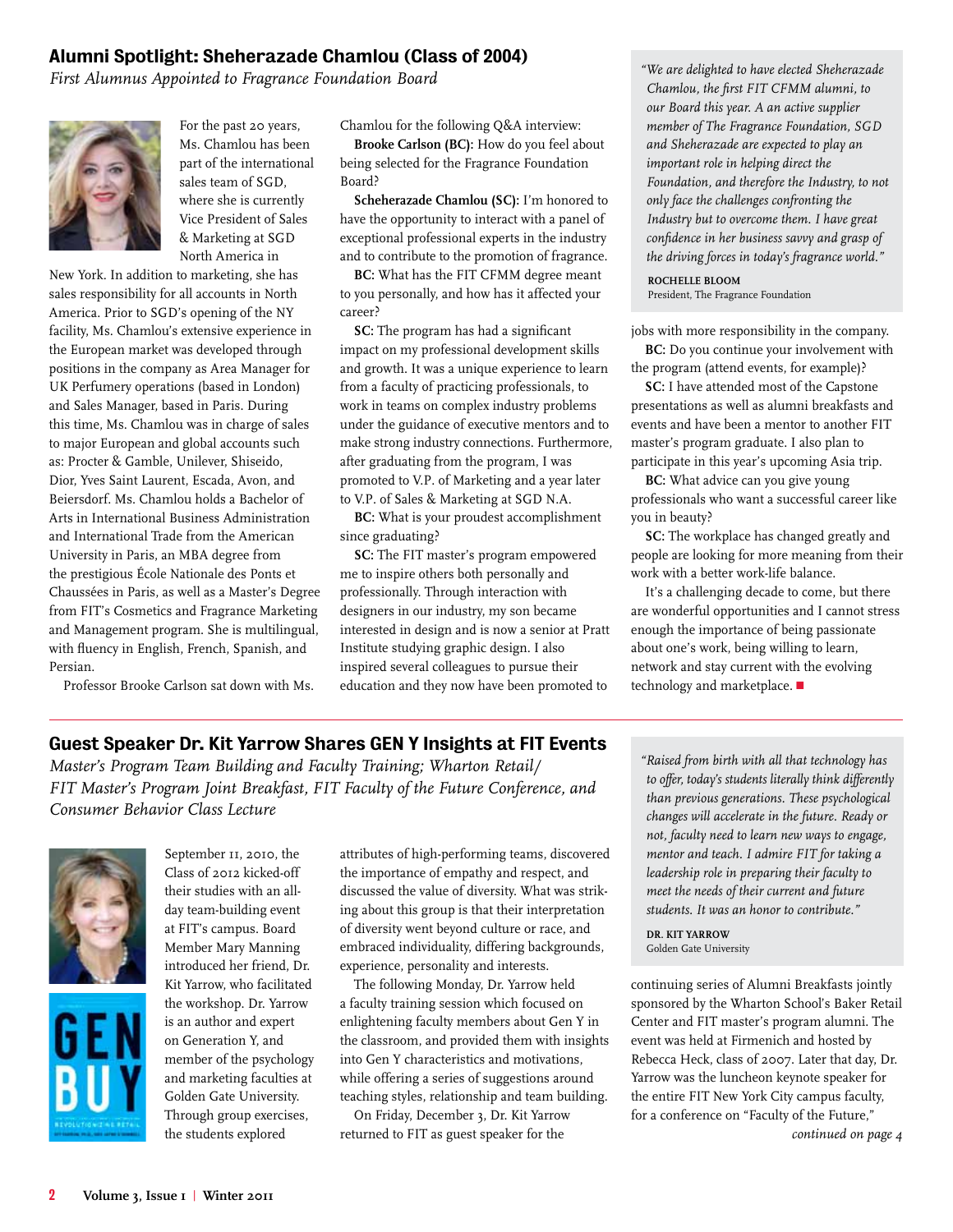#### Global Learning in London and Paris

*The Class of 2012 Examines European Markets*

Accompanied by Professors Kanlian and Tumolo, the Class of 2012 students spent a week's field study in Europe, with lectures, case studies, retail and museum visits. Stopping first in London, they received a retail overview at the headquarters of IDEO London, followed by targeted retail visits centered on food and beverage, transport retail and fashion/beauty innovation. In Paris, the students were treated to business case studies led by industry leaders at Christian Dior, IFF,



Coty, and L'Oréal, and a regulatory overview by the French industry association, FEBEA. Retail visits included the Sephora flagship, Le Bon Marché, apothecaries and natural cosmetics concept stores, and the grand tour of Printemps and Galeries Lafayette. A special treat was a tour of Coco Chanel's apartment. In addition to gaining insights from corporate executives and marketing innovators at these global beauty giants, the students also spent time trend hunting for retail, beauty, and fashion ideas. They gained global consumer insights and an in-depth understanding of the European beauty markets, exposure to global industry leaders, and different visions of market leadership. They also learned to work together as a team, choosing to dine together every single evening of the trip.  $\blacksquare$  The Class of 2012 experience beauty at the Paris office of Dior.

## Dr. Brooke Carlson Joins Program as Full-Time Faculty Member

*Industry Executive with Record of Academic Achievement and Dedication to Executive Learning*



*Dr. Carlson shares her experiences and observations after completing her first semester.*

It's been four months since I left the corporate beauty world to join the FIT master's program as

a full-time faculty member. On Friday, August 20, I completed my last day at Conair, and on Monday, August 23, I jumped right into my new role as professor at FIT without blinking an eye. I made the decision to adapt my schedule and personal life to accommodate joining Professor Kanlian at FIT, and teaching the full-time load of four classes/four evenings a week. I am honored to have been selected for this unique program, and have already put my 20+ years of executive marketing and management experience to work. I have a unique understanding of what it takes to succeed in this program, having completed my three degrees, BS Business Administration, MBA Marketing, Doctor of Science in

Management Systems, while working full-time in the industry, at night and on weekends, over the course of 16 years. My long-term goal was to someday join academia, and I couldn't find a program better suited to my professional and educational experience. I am living proof that being a working professional, having a successful and progressive career and going to school can be done. It takes commitment, persistence, drive, organization, and prioritization. So, I certainly have lots of empathy for the students in our program, and their career/life/school balance, yet at the same time, I also know they can do it. I expect great things from each and every one of our students throughout the program.

In addition to teaching finance, advanced marketing and leadership to the Cosmetics and Fragrance master's program students, I also teach finance and marketing to the Global Fashion Management graduate students. I am also the liaison for our Professional Development Committee, and am editor of the CFMM Newsletter. One of my goals moving

forward is to work closely with our Alumni Association and on the program's visibility in trade publications, business and consumer media, and to be able to share our students' wonderful ideas from this most amazing "beauty think tank," of which, I am now a proud contributor and member.  $\blacksquare$ 

#### FIT Master's Program Faculty Contacts

**Chairperson** Stephan Kanlian 212-217-4306 *[Stephan\\_Kanlian@fitnyc.edu](mailto:Stephan_Kanlian@fitnyc.edu )*

**assistant professor** Dr. Brooke Carlson 212-217-4252 *[Brooke\\_Carlson@fitnyc.edu](mailto:brooke_carlson@fitnyc.edu)*

**[www.fitnyc.edu/cfmm](http://www.fitnyc.edu/cfmm)**